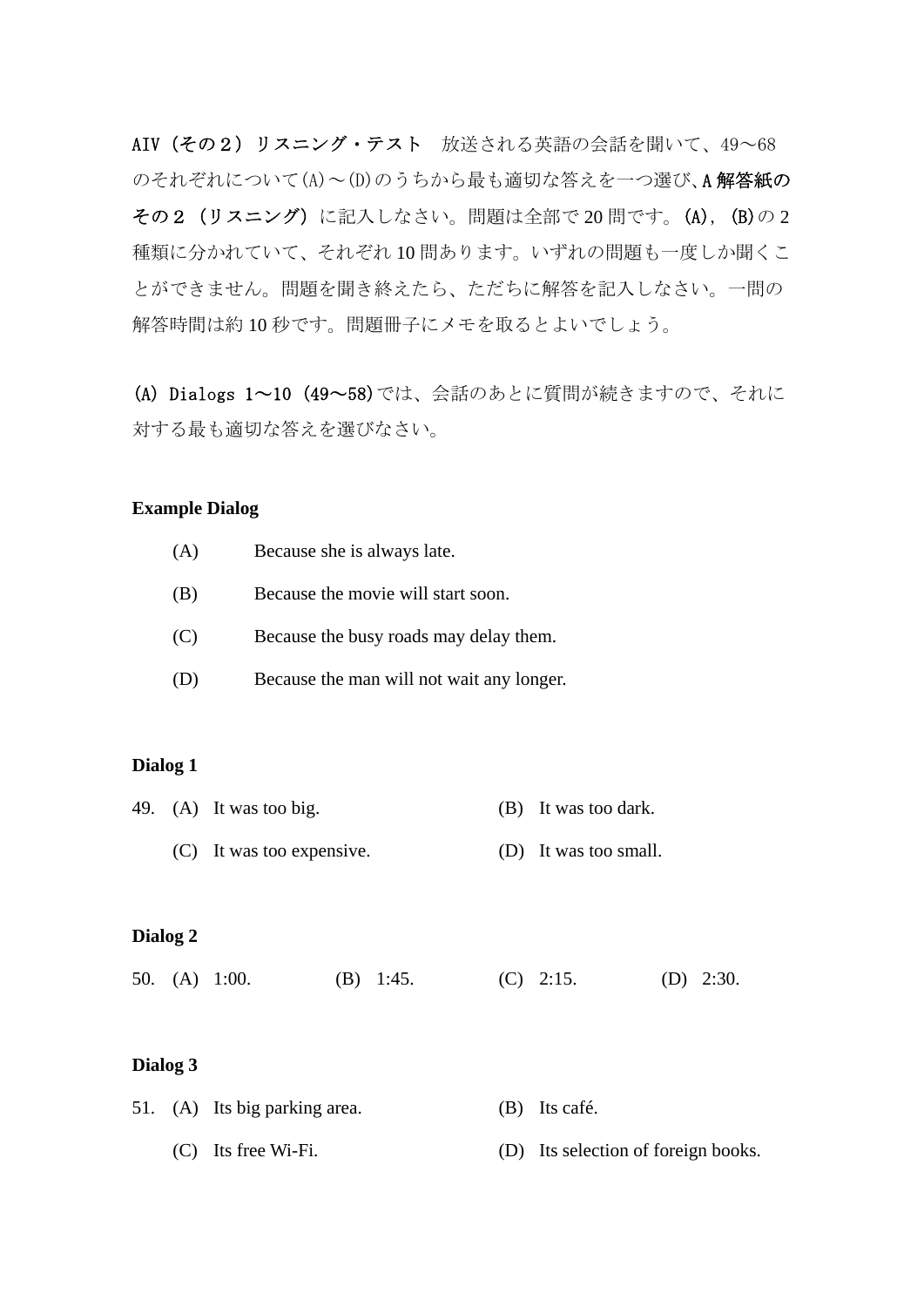# **Dialog 4**

- 52. (A) She should not ask her professor for an extension.
	- (B) She should submit her report early.
	- (C) She should be more organized.
	- (D) She should get more sleep.

## **Dialog 5**

53. (A) A special pillow.

- (B) A cooling sheet.
- (C) A fan.
- (D) An air conditioner.

## **Dialog 6**

- 54. (A) Because the prices are too high. (B) Because they ate there last week.
	-
- 
- (C) Because the food is bad. (D) Because it gets crowded.

## **Dialog 7**

- 
- 55. (A) Take it to be fixed. (B) Buy a new one at the airport.
	- (C) Buy one from a camera store. (D) Buy a new battery.
		-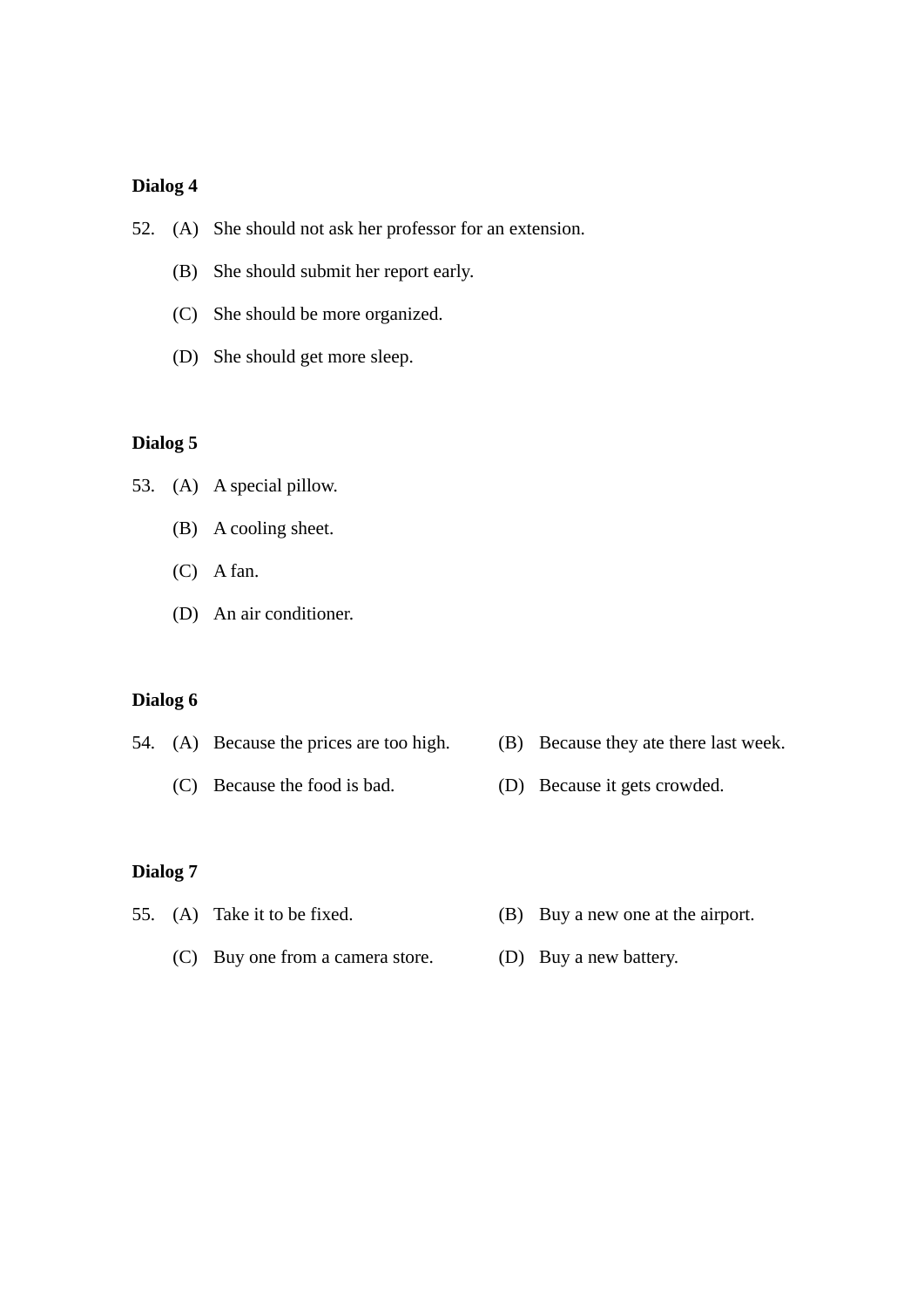## **Dialog 8**

56. (A) Because she wants to go there with her friend.

- (B) Because it's the cheapest course she could find.
- (C) Because her teacher helped to organize it.
- (D) Because she wants to prepare for university study.

## **Dialog 9**

|  | 57. (A) A bank book.   | (B) A student ID card. |
|--|------------------------|------------------------|
|  | (C) A driving licence. | (D) A passport.        |

## **Dialog 10**

|  |  | 58. (A) 10:30. |  | (B) $11:45$ . |  | $(C)$ 12:00. |  | (D) $12:15$ . |
|--|--|----------------|--|---------------|--|--------------|--|---------------|
|--|--|----------------|--|---------------|--|--------------|--|---------------|

(B) Passages 1~5 (59~68)では、英文(Passage)を聞いて、印刷された質問に 対する最も適切な答えを選びなさい。Passage にはそれぞれ質問が二つありま す。例題はありません。

## **Passage 1**

- 59. How many people is the man expecting to meet for dinner?
- (A) One. (B) Two. (C) Three. (D) Four.

60. When will the man leave Tokyo?

(A) Saturday. (B) Sunday. (C) Monday. (D) Tuesday.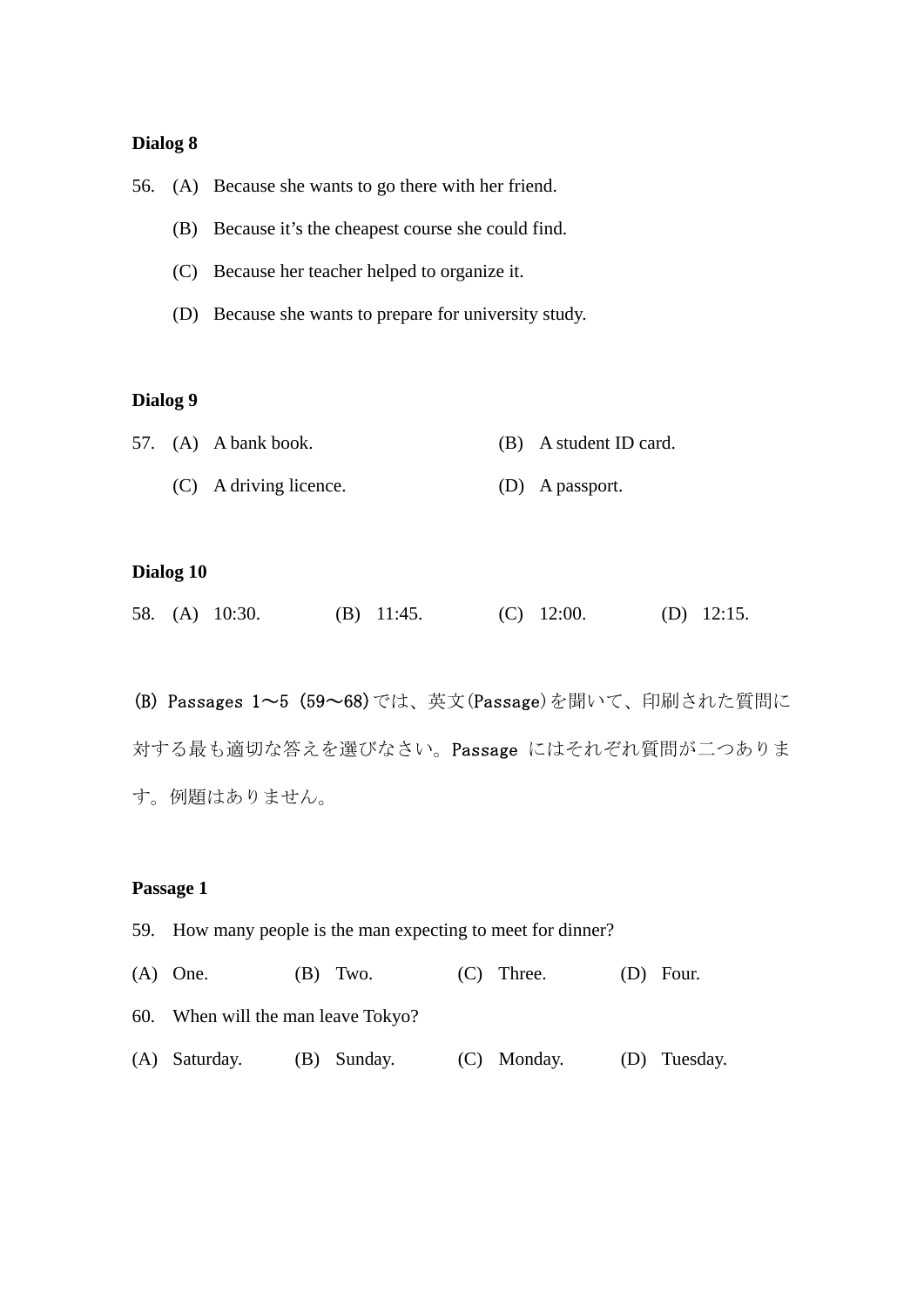#### **Passage 2**

- 61. What does Michael want for his birthday?
- (A) A soccer ball. (B) An electric train set.
- (C) A baseball glove. (D) A baseball cap.
- 62. What will Michael get for his birthday?
- (A) An electric train set and a soccer ball.
- (B) An electric train set and a baseball glove.
- (C) A baseball glove and a soccer ball.
- (D) A baseball glove and a baseball cap.

## **Passage 3**

- 63. How much snow had fallen by the end of the storm?
- (A) 22 inches. (B) 24 inches. (C) 26 inches. (D) 30 inches. 64. Which of the following are not currently in operation? (A) The airports. (B) The trains.
- (C) The buses. (D) The subway lines.

## **Passage 4**

65. What is the man's customer ID number? (A) G8463321. (B) G8446632. (C) G8463211. (D) G8466312. 66. When will the man leave his apartment? (A) June 10th. (B) June 12th. (C) June 13th. (D) June 24th.